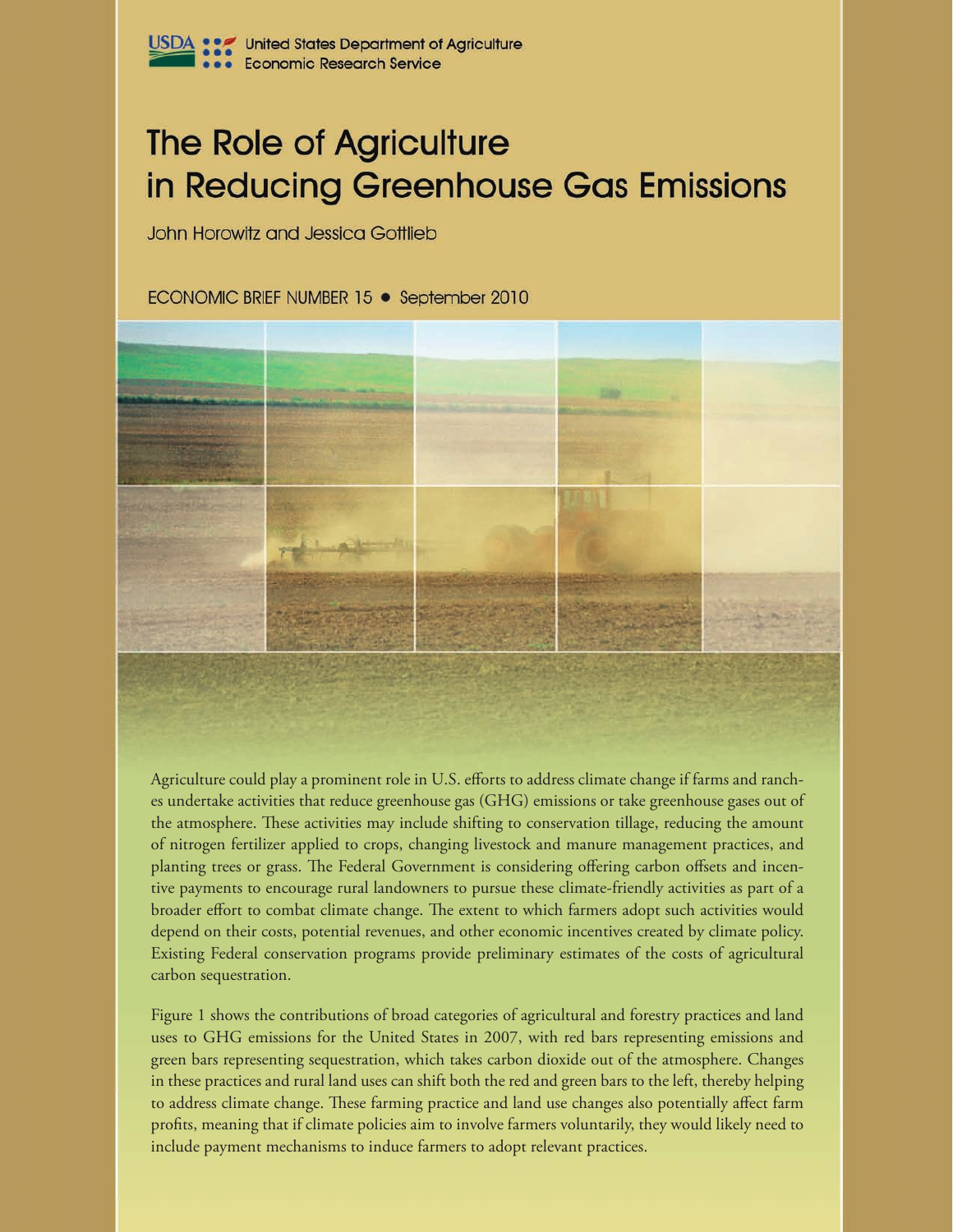# ECONOMIC BRIEF | The Role of Agriculture in Reducing Greenhouse Gas Emissions



CO $_2$ -e= Equivalent carbon dioxide. CO $_2$ -e is a measure of the global warming caused by all types of greenhouse gases, using the equivalent amount of carbon dioxide (CO $_{2}$ ) as the reference.

Note: A settlement, for our purposes, includes all developed land, including transportation infrastructure and human settlements of any size. Enteric fermentation refers to the microbial fermentation process that occurs in an animal's digestive system and produces methane (CH $_{\scriptscriptstyle{A}}$ ) as a byproduct.

Source: Environmental Protection Agency, Inventory of U.S. Greenhouse Gas Emissions and Sinks: 1990-2007 (April 2009), tables 6-1 and 7-1; agricultural equipment emission source is from tables 3-13 and 3-14.

# Climate Change Policies Can Provide Roles for Agriculture

The Federal Government is considering a range of actions to reduce GHG emissions. In addition to possible Federal action, State governments and private organizations may also include agriculture as part of their efforts to reduce GHG emissions. The costs, benefits, and overall emission reductions of agricultural mitigation efforts depend on how climate change policy is structured and its stringency.

## Carbon Offsets in a Cap-and-Trade System

U.S. efforts to reduce GHG emissions could take the form of a nationwide cap-and-trade system on GHG emissions from the burning of fossil fuels, which account for 80 percent of U.S. emissions. Under this system, fossil fuel sources, such as oil refiners and electricity generators, must have a permit for every ton of emissions. The number of permits that the Government makes available would be the "cap." Under proposed cap-and-trade systems, GHG permits would not be required for emissions arising from agricultural management practices or land use change.

A cap-and-trade system could encourage agricultural mitigation by making agricultural activities eligible for offset credits. Depending on the eligibility rules for offset credits, farmers who increase their use of no-till practices or use nitrogen fertilizer inhibitors, for example, could receive credits for their reduced emissions. They could then sell these credits directly to the industrial sources covered by the cap-and-trade permit requirement or to brokers. Offset credits could be submitted by industrial sources in place of their required emission permits.

#### Recommended citation format for this publication:

Horowitz, John, and Jessica Gottlieb. *The Role of Agriculture in Reducing Greenhouse Gas Emissions*, EB-15, U.S. Department of Agriculture, Economic Research Service, September 2010.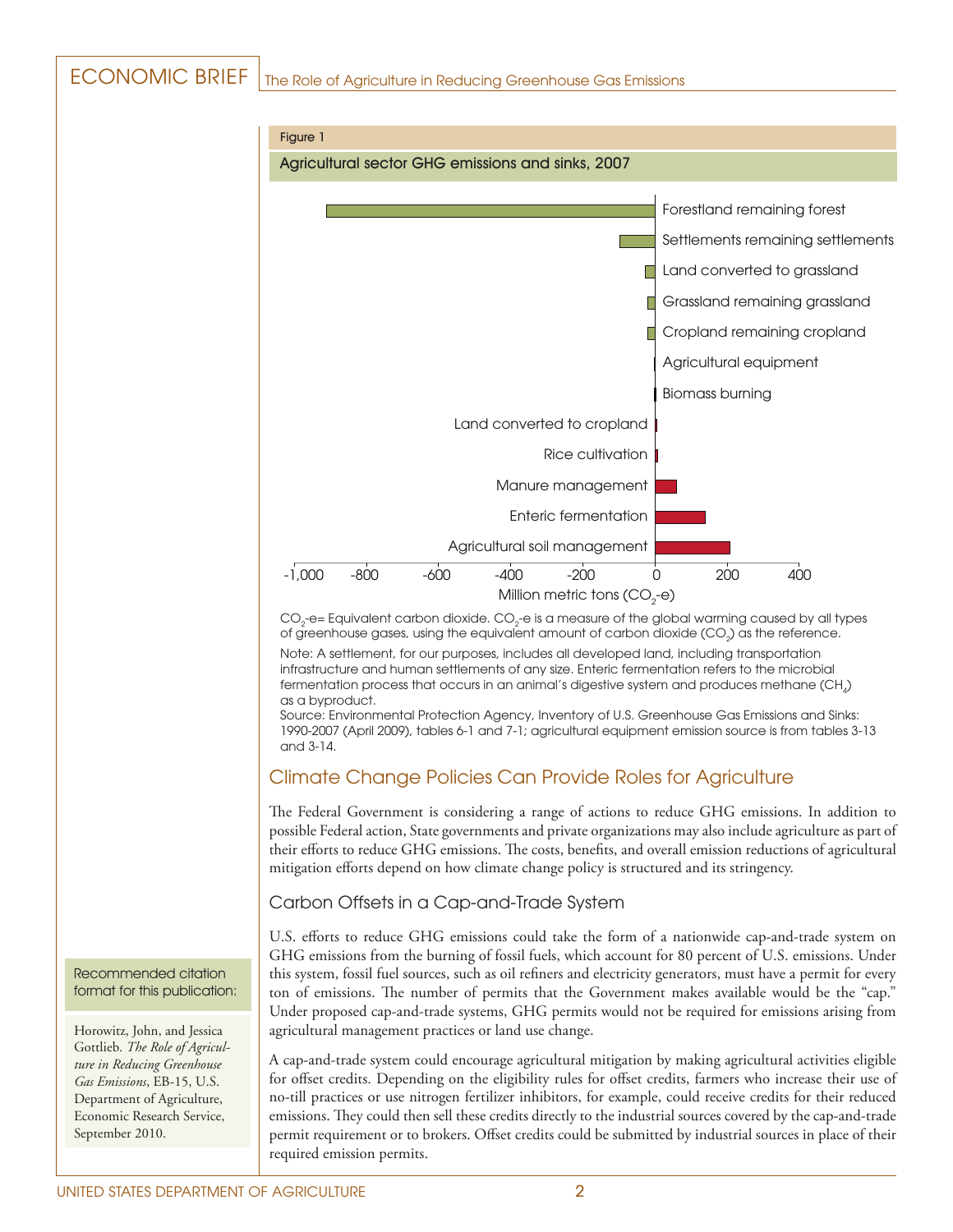# Options for Reducing GHG Emissions from Agricultural Enterprises and Increasing Carbon Sequestration on Agricultural Land

## Reducing Greenhouse Gas Emissions From Crop and Livestock Production

Livestock and dairy operations emit greenhouse gases through the digestive processes of ruminants (primarily cattle and sheep) and through the decomposition of manure. Livestock managers can reduce methane emissions by changing livestock feeds. Dairy and hog producers can install digesters to capture methane produced during manure storage; the captured methane can then be used to generate electricity. Digesters reduce emissions by converting methane emissions that would have arisen under other methods of manure disposal into less-powerful  $\mathrm{CO}_2^{}$  and by generating energy that replaces  $\mathrm{CO}_\mathrm{_2}$  emissions that would have come from fossil fuel based electricity.

Crop producers can change nutrient management practices to reduce emissions from nitrogen fertilizers and manure applied to farmers' fields. Practices that help farmers reduce nitrogen applications without reducing yields include plant tissue testing, soil testing, precision application, use of slow-release fertilizers or nitrification inhibitors, and changes in application timing to better match plant uptake of nutrients (Smith et al., 2008).

Farms and other agricultural enterprises emit  $\mathrm{CO}_2$  when they burn gasoline or diesel in vehicles and machinery. If farmers improve operating efficiency or adopt farming techniques that use less fuel, such as no-till, they will reduce their fossil fuel-based GHG emissions. While reducing onfarm fuel use can improve farm profitability and reduce carbon emissions, the potential impact on overall GHG emissions is relatively low because fossil fuel use by agriculture is a small portion of total U.S. fuel consumption.

# Producing Renewable Energy on Agricultural Land

Farmers can also contribute to reducing GHG emissions by growing the feedstocks used for biofuels or by installing wind turbines or solar panels on their land. However, indirect land use effects arising from increased demand (in the case of biofuel feedstocks) or reduced supply (in the case of wind or solar power) of crops may lessen or even eliminate the emissions reduction (Fargione et al., 2008).

# Increasing Carbon Sequestration on Agricultural Land

To increase carbon sequestration, farmers can adopt practices that increase crop residues left on the field and the volume of organic matter stored in the soil. These practices include switching from conventional tillage to conservation tillage or no-till, reducing or eliminating fallow as part of planned crop rotations, switching from annual to perennial crops, increasing field residues through irrigation, fertilization, planting hay or cover crops, or using additional organic material, such as manure. In some circumstances, these activities present a tradeoff between two greenhouse gases conservation tillage may increase both carbon sequestration, which mitigates climate change, and nitrous oxide emissions, which contributes to it (Johnson et al., 2007). If these practices reduce yields, then indirect land use changes may also occur.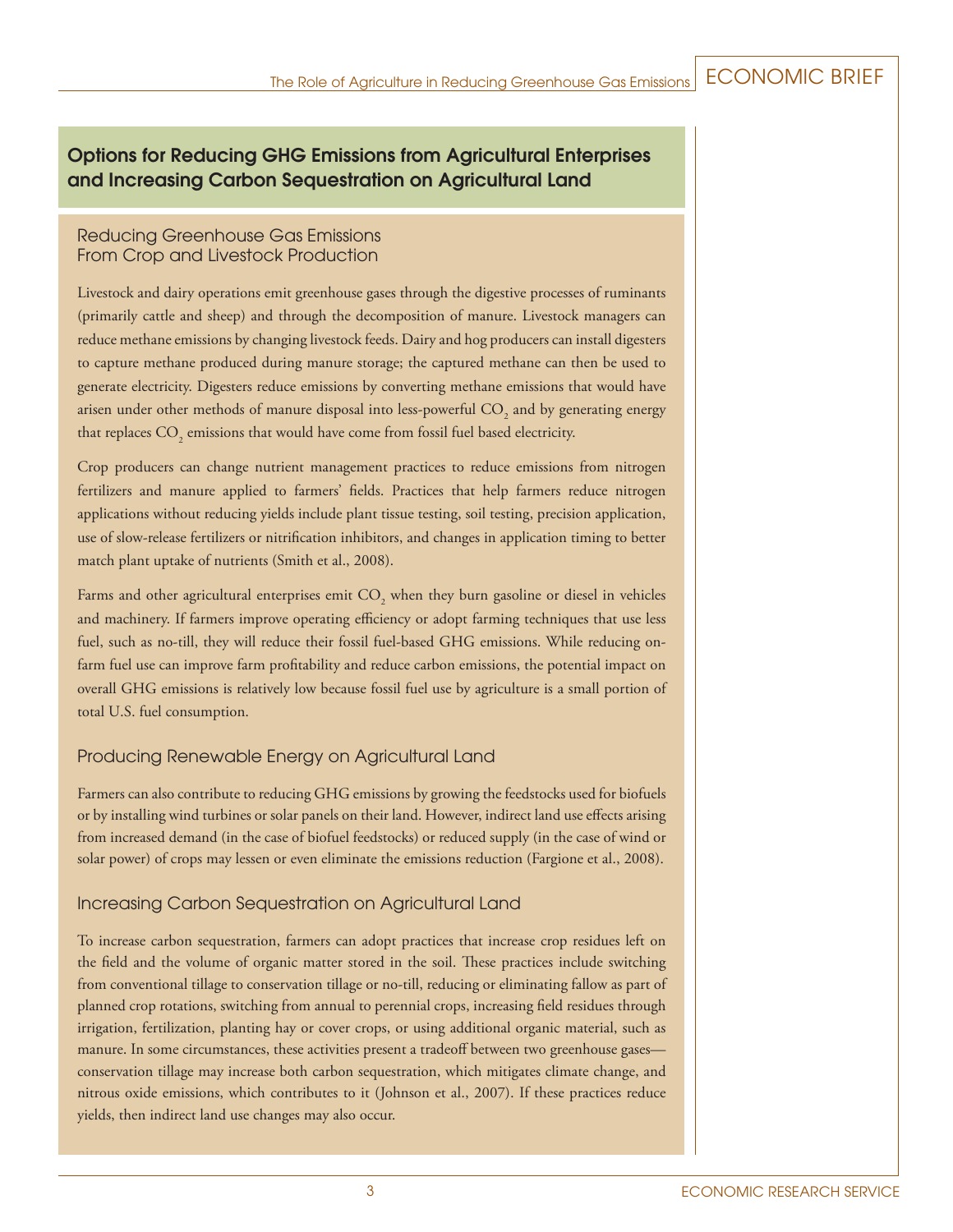# ECONOMIC BRIEF | The Role of Agriculture in Reducing Greenhouse Gas Emissions

The box "Options for Reducing GHG Emissions From Agricultural Enterprises and Increasing Carbon Sequestration on Agricultural Land" provides descriptions of agricultural activities that reduce atmospheric concentrations of GHG and could possibly be eligible for offsets. Reductions in fossil fuel use and the production of biofuel feedstocks or other renewable energy would likely not be eligible for offset credits.

Agricultural participation in proposed cap-and-trade markets would be voluntary and, therefore, a potential source of income for farmers. Farmers would be able to decide whether they wanted to undertake activities eligible for offset credits based on the costs of the offset activity and the prices of the offset credits they would earn.

#### Incentive Payments for Reducing GHG Emissions

Another policy option is to offer direct incentives for agriculture's mitigation activities, an approach similar to current Federal conservation programs, such as the Conservation Reserve Program (CRP). The Government would set rules for eligible practices and payment amounts, just as it does for other conservation programs. To offer incentive payments, the Government would set aside a pool of money or reserve permits to pay farmers for mitigation activities.

## Policies to Encourage Renewable Energy Production from Agricultural Sources

A variety of policies, such as the Renewable Fuel Standard, which ensures that transportation fuel sold in the United States contains a minimum volume of renewable fuel, or proposed Renewable Portfolio Standards, which would apply similarly to electricity production, encourage agricultural producers to grow the feedstocks used for biofuels or to provide land for wind or solar power generation.<sup>1</sup>

# Existing Agricultural Programs Provide Insights into Possible GHG Mitigation Policies and Costs

Existing Federal conservation programs provide insights into the costs of agricultural mitigation and yield lessons for the design of greenhouse offset contracts or incentive payments. The CRP and other programs, such as the Environmental Quality Incentives Program (EQIP) and the Wetlands Reserve Program, offer payments for activities similar or identical to the activities that would likely be eligible for GHG offsets.

## The Conservation Reserve Program (CRP)

CRP offers payments to farmers to voluntarily retire highly erodible or environmentally sensitive cropland from production for 10-15 years. Enrolled land is then planted to grass or trees, thereby reducing water pollution, improving wildlife habitat, sequestering carbon, and providing other environmental benefits. More than 34 million acres were enrolled in the CRP as of March 2008, either through general or continuous sign-up, making it the largest environmental program on private lands in the United States.2 The USDA Farm Service Agency (FSA) has estimated that those acres sequestered 48 million more metric tons of  $\text{CO}_2$  than if the land had remained in previous uses (FSA, 2008).

Figure 2 shows the average per-acre annual payments that landowners received for general sign-up contracts under the CRP in 2008. Payments are highest overall in the Corn Belt, reflecting the higher opportunity cost of taking land out of crop production there.

Total annualized CRP payments<sup>3</sup> can be combined with FSA estimates of sequestration rates (based in part on Eve et al., 2002) to provide preliminary evidence of the payments farmers would require to sequester carbon through land retirement. The total annual payments that CRP participants receive can also be considered a proxy for the costs they face for retiring cropland; presumably farmers would not participate in the CRP if their costs were substantially higher than the payments they receive. These cost estimates are shown in table 1. Estimated average sequestration costs through tree planting range from \$7 to \$32 per ton of  $\mathrm{CO}_2$  (all references are to metric tons). Average sequestration costs through grass planting are higher, ranging from \$29 to \$82 per  $\text{CO}_2$  ton, since the forgone agricultural income is roughly the same regardless of vegetation planted (for land enrolled in the CRP) but the amount of CO<sub>2</sub> sequestered is lower.

1 See http://www.ers.usda. gov/Briefing/Bioenergy for a discussion of the economic and environmental impacts of biofuel policies.

2 The Food, Conservation, and Energy Act of 2008 reduced CRP's enrollment cap to 32 million acres as of October 2009.

3 In addition to the annual rental payments FSA makes to farmers enrolled in the CRP, participants may also be reimbursed for a portion of the costs of establishing a cover crop (e.g., planting grasses or trees). Total average annualized CRP payments are calculated by amortizing the cost share payments over 20 years at 5 percent and adding them to the average annual payments shown in figure 2.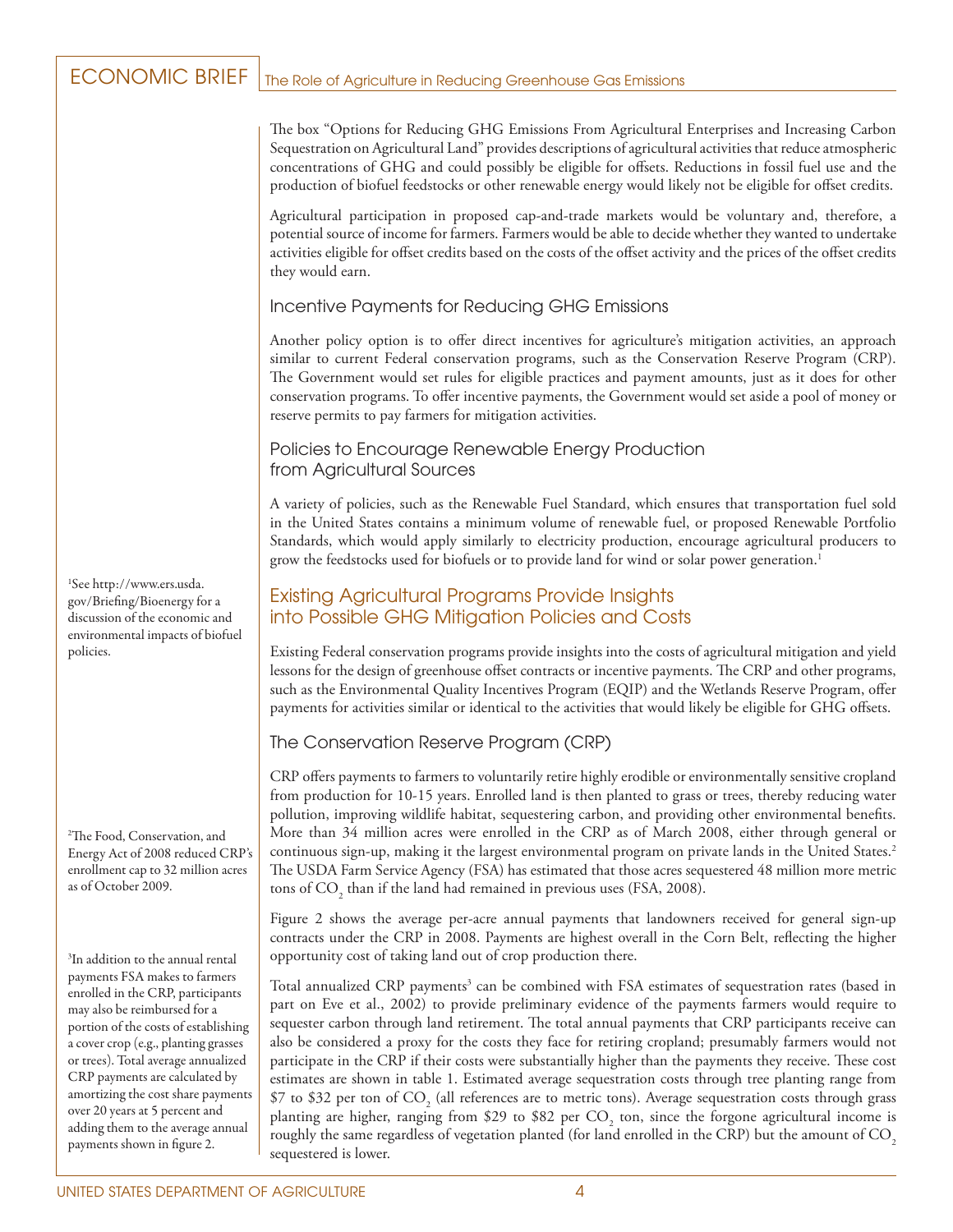#### Figure 2

Mean annual payment per acre for CRP general sign-up contracts, by vegetation type, March 2008



Source: USDA, Economic Research Service calculations based on Conservation Reserve Program data.

These costs indicate that if a carbon market were paying \$13/ton of CO<sub>2</sub> then owners of the average treeplanted CRP acre in 5 of the 10 regions (Northeast, Appalachia, Southeast, Delta, and Southern Plains) would have found it profitable to enter a carbon market. These estimates are averages, so a range of costs would be exhibited in the individual regions and we would expect at least some tree-planted acres to enter at this price in all regions. By way of comparison, the U.S. Environmental Protection Agency estimates that allowance prices associated with congressional cap-and-trade proposals would range from \$12 to \$41 per ton  $\text{CO}_2$  in 2013 and from \$13 to \$59 per ton of  $\text{CO}_2$  in 2020.

Actual carbon sequestration levels and costs through land retirement may be lower or higher than these estimates. Only certain kinds of cropland are eligible for CRP payments, so some farms that could provide less costly sequestration may not have been eligible. Furthermore, eligible farms were selected for the program based on many criteria besides their carbon sequestration. These features would likely be changed under any new program that focused on climate benefits, thus providing less expensive carbon sequestration. On the other hand, for climate policies to effectively provide additional carbon sequestration through land retirement, farmers must enroll additional land beyond the current CRP. This effect could cause carbon sequestration costs to be higher than portrayed in table 1.

The Conservation Reserve Program also provides evidence of the acreage that landowners would be likely to offer in a carbon market through individual practices. Figure 3 shows the acres enrolled in general signup CRP contracts by vegetation type and region. Grass predominates in all regions except the Southeast and Delta. The small proportion of trees in most regions suggests that farmers were willing to plant trees on only a relatively small proportion of accepted acres at prevailing CRP payment rates. This result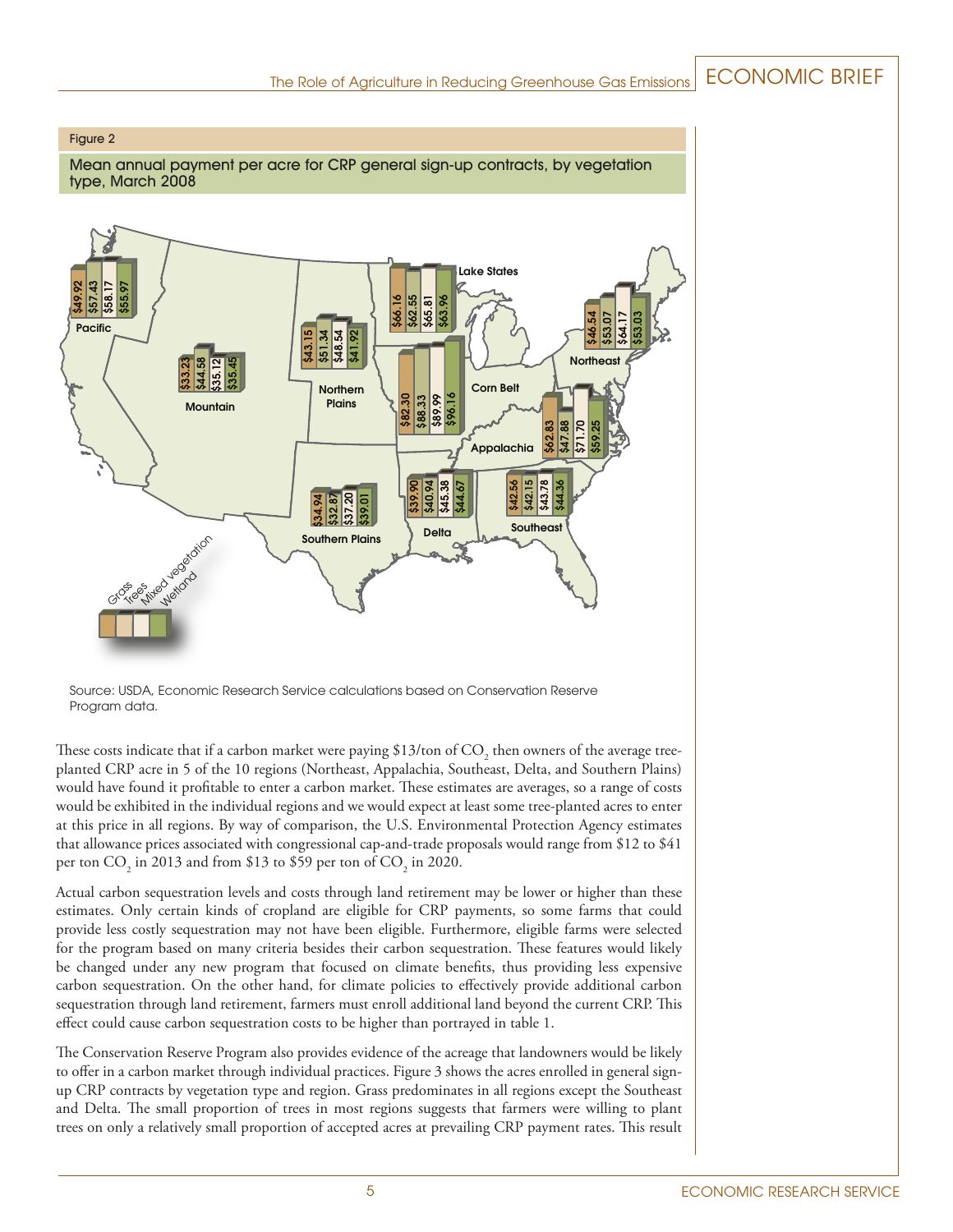# ECONOMIC BRIEF | The Role of Agriculture in Reducing Greenhouse Gas Emissions

#### Figure 3

Acres enrolled in general sign-up CRP contracts, by vegetation type and region, March 2008



Source: USDA, Economic Research Service calculations based on Conservation Reserve Program data.

#### Table 1

#### Estimated average costs of carbon sequestration through land retirement, based on CRP enrollment

| Region                 | Average cost per metric ton<br>of $CO2$ -e (grass) | Average cost per metric ton<br>of $CO2$ -e (trees) |
|------------------------|----------------------------------------------------|----------------------------------------------------|
| <b>Northeast</b>       | \$57                                               | \$12                                               |
| Appalachia             | \$73                                               | \$11                                               |
| Southeast              | \$82                                               | \$8                                                |
| Delta                  | \$29                                               | \$8                                                |
| Corn Belt              | \$68                                               | \$32                                               |
| Lake States            | \$68                                               | \$24                                               |
| <b>Northern Plains</b> | \$43                                               | \$16                                               |
| <b>Southern Plains</b> | \$38                                               | \$7                                                |
| Mountain               | \$55                                               | \$20                                               |
| <b>Pacific Coast</b>   | \$69                                               | \$15                                               |

CO $_2$ -e= Equivalent carbon dioxide. CO $_2$ -e is a measure of the global warming caused by all types of greenhouse gases, using the equivalent amount of carbon dioxide (CO $_{2}$ ) as the reference.

Source: USDA, Economic Research Service calculations based on Conservation Reserve Program data.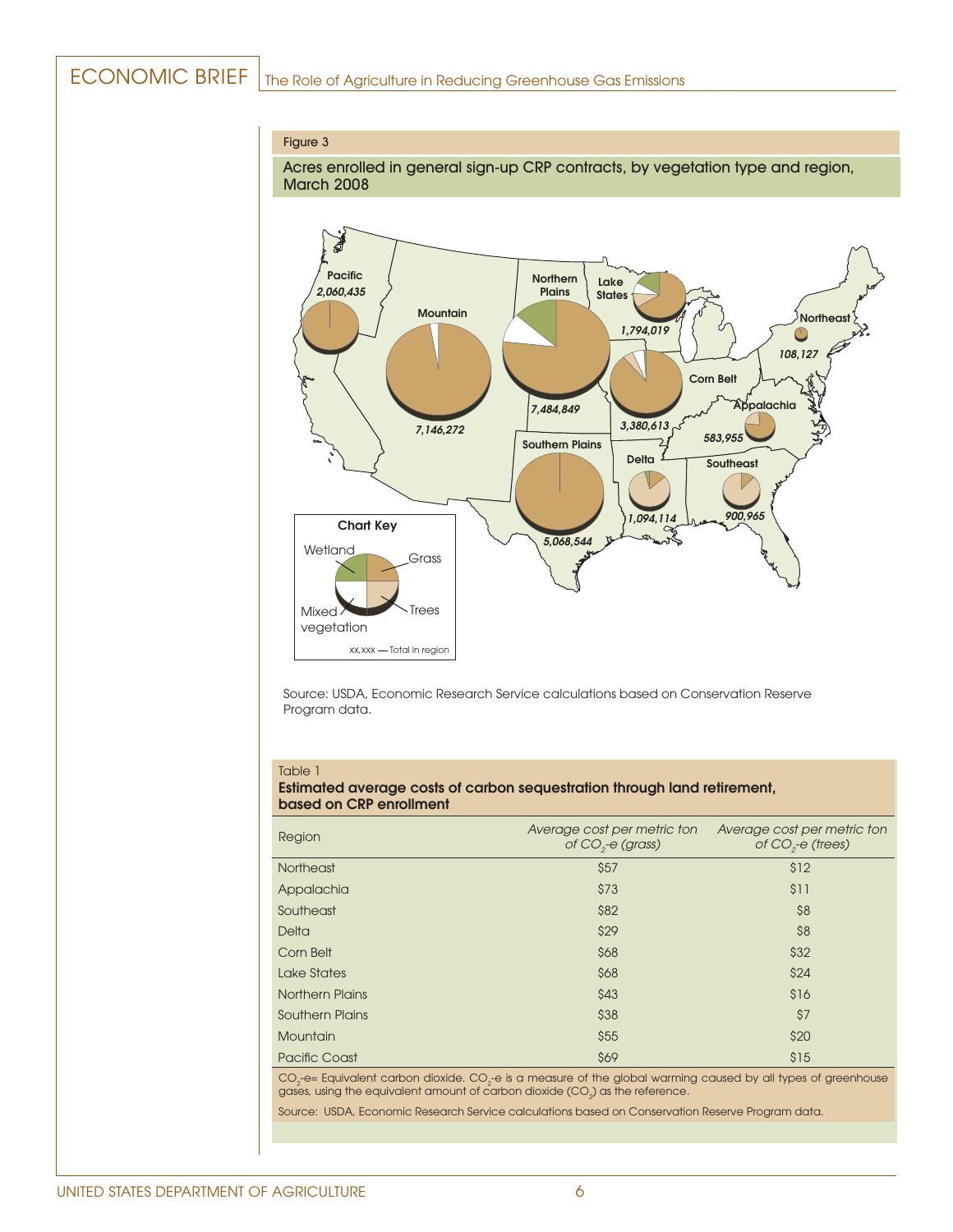#### Figure 4

Average payment per acre under EQIP contracts, by practice and region, 2008



Source: USDA, Economic Research Service calculations based on Conservation Reserve Program data.

suggests that substantial numbers of tree-planted acres are likely to be offered to an offset market only if landowners receive higher payments than shown in table 1.

Policy decisions about whether a particular acre would be eligible for CRP enrollment and receive GHG offset credits would affect the owner's willingness to participate in the offset market and/or the CRP, as well as the size of the payment required from each.

## Environmental Quality Incentives Program (EQIP)

EQIP provides payments to farmers who adopt a wide range of conservation practices for crop and livestock production. To participate, a producer enters into a contract to implement a specific conservation practice for 1 to 10 years. Per-acre EQIP payments for two of the supported practices that have the potential to contribute to GHG reduction efforts—conservation tillage and nutrient management—are shown in figure 4.

EQIP paid out \$42.5 million in 2008 for conservation tillage contracts on 2.7 million acres. If those farms sequestered 0.59 tons of CO<sub>2</sub> per acre, an average estimate, then 1.6 million tons of CO<sub>2</sub> would have been sequestered through conservation tillage, translating to an equivalent outlay of \$27 per ton of CO<sub>2</sub>. As with the CRP calculations, actual costs of adopting no-till practices under a climate policy may be lower or higher, depending on the success of new policies in bringing in farms that have the lowest carbon sequestration costs but have not yet adopted no-till.